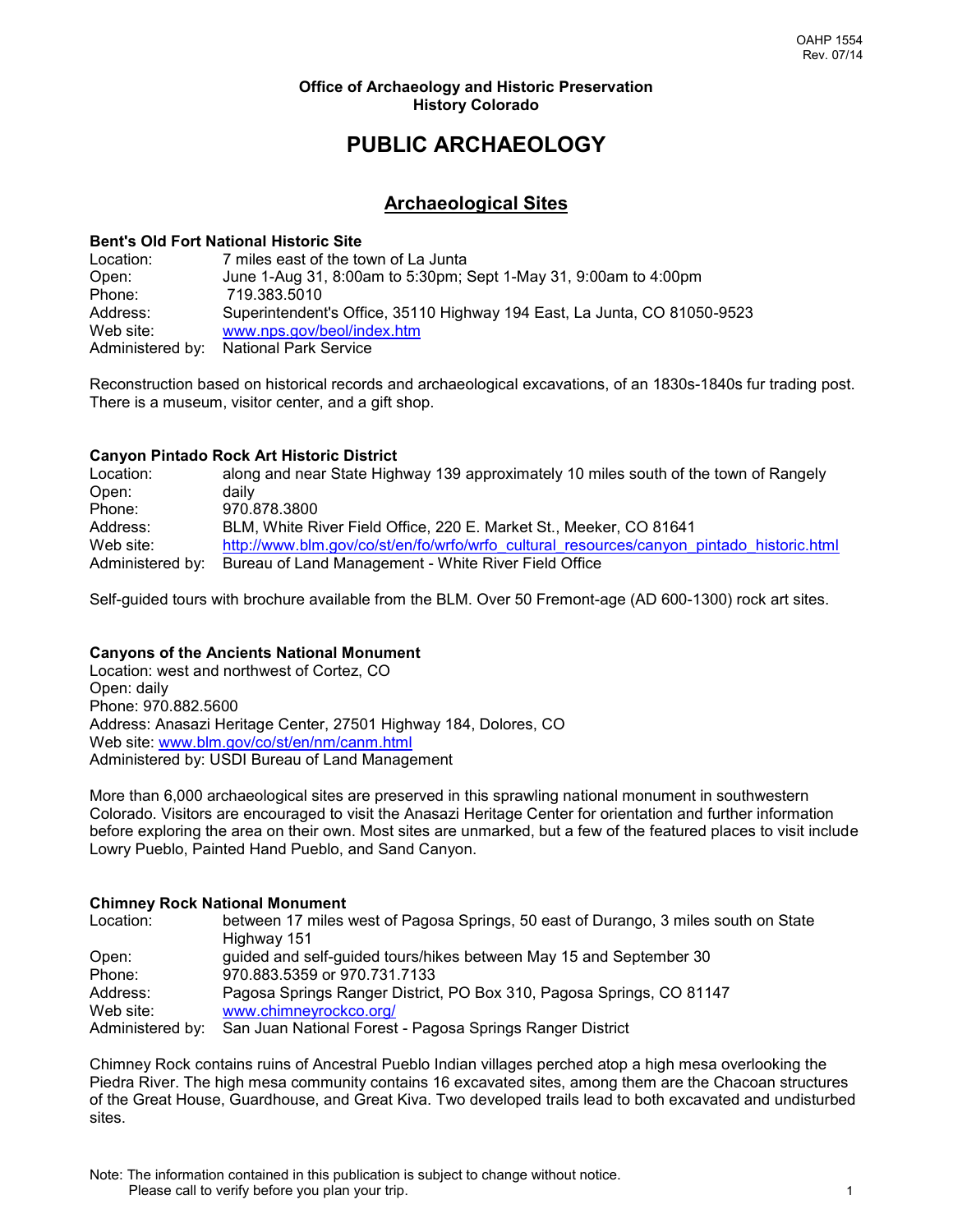#### **Dominguez and Escalante Ruins**

Location: 3 miles west of the town of Dolores on State Highway 184 Open: daily, 9:00am to 5:00pm, March - October, 10:00am to 4:00pm November to February Phone: 970.882.5600 (Anasazi Heritage Center) Address: 27501 Highway 184, Dolores, CO 81323 Web site: [www.blm.gov/co/st/en/nm/canm/Archaeological\\_Sites.html](file:///E:/www.blm.gov/co/st/en/nm/canm/Archaeological_Sites.html) Administered by: Bureau of Land Management

Ancestral Puebloan (or Anasazi) pueblo ruins dating to the 12th century AD. Located a short half-mile walk up the hill from the Anasazi Heritage Center, the ruins offer a panoramic view of the Four Corners area.

#### **Hovenweep National Monument**

| Location: | approximately 30 miles west of Cortez                     |
|-----------|-----------------------------------------------------------|
| Open:     | daily                                                     |
| Phone:    | 970.562.4282, ext 10                                      |
| Address:  | Hovenweep National Monument, McElmo Rt., Cortez, CO 81321 |
| Web site: | www.nps.gov/hove/index.htm                                |
|           | Administered by: National Park Service                    |

Six clusters of Anasazi ruins featuring several tower ruins. Self guided tours on a dirt and gravel road.

#### **Lowry Ruins**

| Location:        | 8 miles west of the town of Pleasant View                     |
|------------------|---------------------------------------------------------------|
| Open:            | daily, no Visitor's Center                                    |
| Phone:           | 970.882.5600 (Anasazi Heritage Center)                        |
| Address:         | Anasazi Heritage Center, 27501 Highway 184, Dolores, CO 81323 |
| Web site:        | www.blm.gov/co/st/en/nm/canm/Archaeological Sites.html        |
| Administered by: | Bureau of Land Management                                     |

Self-guided tours of a pueblo constructed by the Anasazi about AD 1090. Guidebooks for the Lowry ruin and Great Kiva tour are available at the site or at the Anasazi Heritage Center.

# **Mesa Verde National Park**

| Location:        | 10 miles east of Cortez                          |
|------------------|--------------------------------------------------|
| Open:            | museum open daily, various sites open seasonally |
| Phone:           | 970.529.4465                                     |
| Address:         | P.O. Box 8, Mesa Verde National Park, CO 81330   |
| Web site:        | www.nps.gov/meve/                                |
| Administered by: | <b>National Park Service</b>                     |

World famous cliff dwellings and mesa top villages dating from AD 600 - AD 1300. The park also offers a wonderful museum in addition to spectacular scenery and wildlife.

#### **Ute Mountain Tribal Park**

| Location: | 20 miles south of Cortez                                                    |
|-----------|-----------------------------------------------------------------------------|
| Open:     | half-day tours from 9:00am to 12:30pm, full day tours from 8:30am to 4:00pm |
| Phone:    | 970.565.3751, ext 330 or 970.565.9653                                       |
| Address:  | Towaoc, CO 81334                                                            |
| Web site: | www.utemountaintribalpark.info                                              |
|           | Administered by: Ute Mountain Ute tribe                                     |

The park consists of 125,000 acres along the Mancos River with hundreds of pueblo ruins and petroglyph sites. All tours are guided and reservations need to be made in advance.

Note: The information contained in this publication is subject to change without notice. Please call to verify before you plan your trip. 2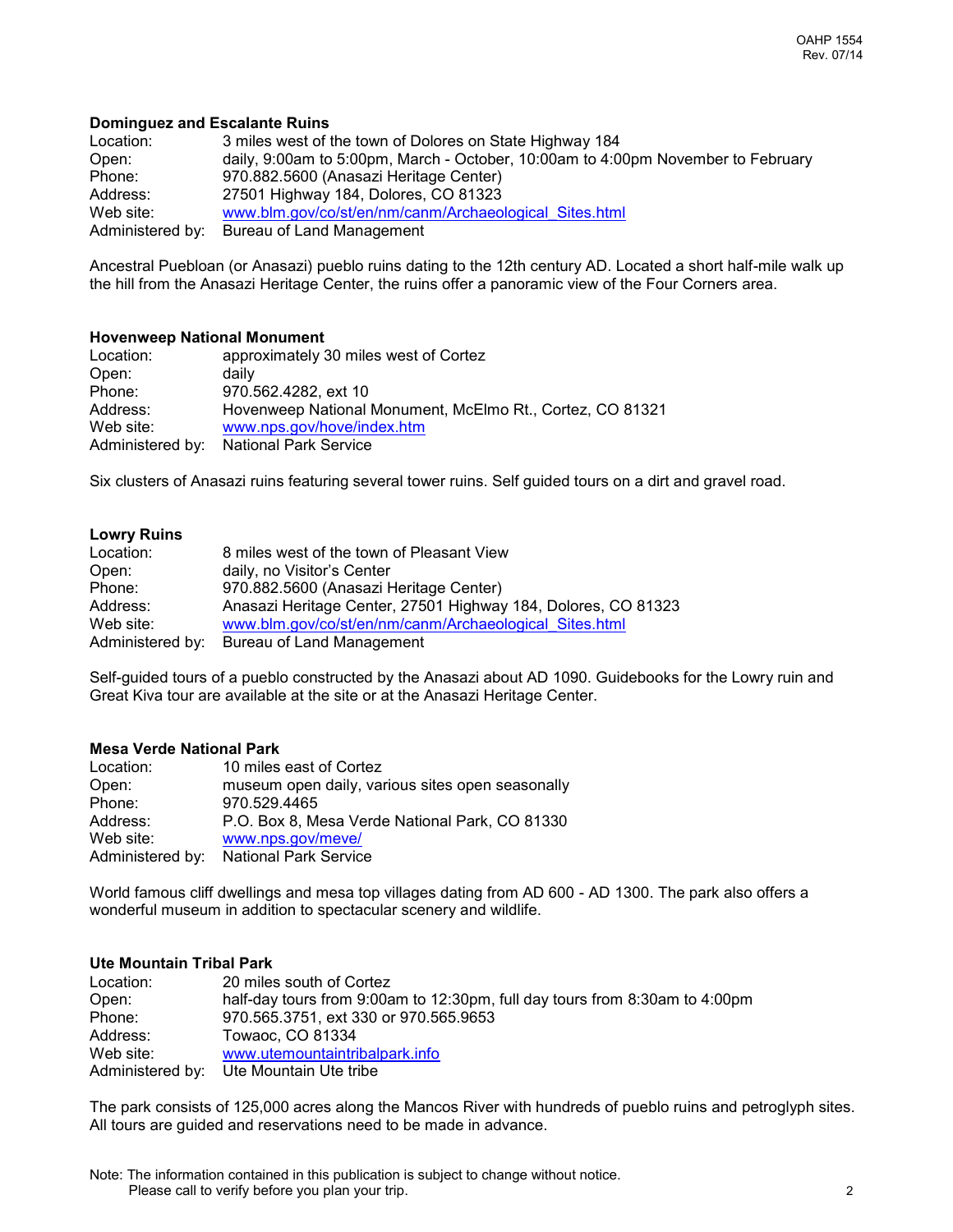#### **Vogel Canyon Petroglyphs**

| Location:        | Comanche National Grasslands, south of the town of La Junta          |
|------------------|----------------------------------------------------------------------|
| Open:            | daily, 8-12:00 and 1:00 to 5:00 Monday through Saturday              |
| Phone:           | 719.384.2181                                                         |
| Address:         | Comanche National Grasslands, 1420 East 3rd St., La Junta, CO 81050  |
| Web site:        | www.fs.usda.gov/detail/psicc/about-forest/districts/?cid=fsm9_032726 |
| Administered by: | USDA Forest Service – Comanche National Grasslands                   |

Vogel Canyon is a tributary of the Purgatoire River and features two permanent springs located at the bottom of the canyon supporting a variety of wildlife. Four hiking trails are available, leading to a number of historical and archaeological attractions. Pecked and incised rock art can be seen on the canyon walls, evidence of the activities of American Indians who lived in the canyon 300–800 years ago. Other sites to see include sections of a stage coach road and ruins of an associated stage station, from the Barlow and Sanderson Mail and Stage Line of the 1870s that ran between Las Animas and Trinidad, and the 1930s era ruins of the Westbrook homestead.

# **Museums**

#### **Anasazi Heritage Center**

| Location: | 3 miles west of the town of Dolores on State Highway 184 |
|-----------|----------------------------------------------------------|
| Open:     | March-Oct, 9:00am to 5:00pm; Nov-Feb 10:00am to 4:00pm   |
| Phone:    | 970.882.5600                                             |
| Address:  | 27501 Highway 184, Dolores, CO 81323                     |
| Web site: | www.blm.gov/co/st/en/fo/ahc.html                         |
|           | Administered by: Bureau of Land Management               |

The Anasazi Heritage Center is an archaeological museum operated by the Bureau of Land Management, a federal agency that manages, protects and provides for the enjoyment of public land resources. The Heritage Center displays and preserves artifacts and records from research done on public lands in the Four Corners area, one of the richest archaeological regions in the United States.

#### **Chapin Mesa Archaeological Museum at Mesa Verde**

| Location:        | 10 miles east of Cortez in Mesa Verde National Park      |
|------------------|----------------------------------------------------------|
| Open:            | daily, 9:00am to 4:30pm; extended hours in summer months |
| Phone:           | 970. 529.4465                                            |
| Address:         | P.O. Box 8. Mesa Verde National Park. CO 81330           |
| Web site:        | http://www.nps.gov/meve/planyourvisit/museum.htm         |
| Administered by: | <b>National Park Service</b>                             |

An archaeological museum with dioramas interpreting the life of the Ancestral Puebloan people that once lived in the area.

#### **Denver Art Museum**

| Location:        | Denver                                                                             |
|------------------|------------------------------------------------------------------------------------|
| Open:            | Tue-Thu and Sat-Sun, 10:00am to 5:00pm; Fri, 10:00am to 8:00pm; closed Mondays and |
|                  | major holidays                                                                     |
| Phone:           | 720-865-5000                                                                       |
| Address:         | 100 W. 14th Ave. Parkway, Denver, CO 80204                                         |
| Web site:        | www.denverartmuseum.org                                                            |
| Administered by: | City/County of Denver                                                              |

Artifacts from cultures throughout the world, including a world famous collection of items from North America.

Note: The information contained in this publication is subject to change without notice. Please call to verify before you plan your trip.  $\frac{3}{2}$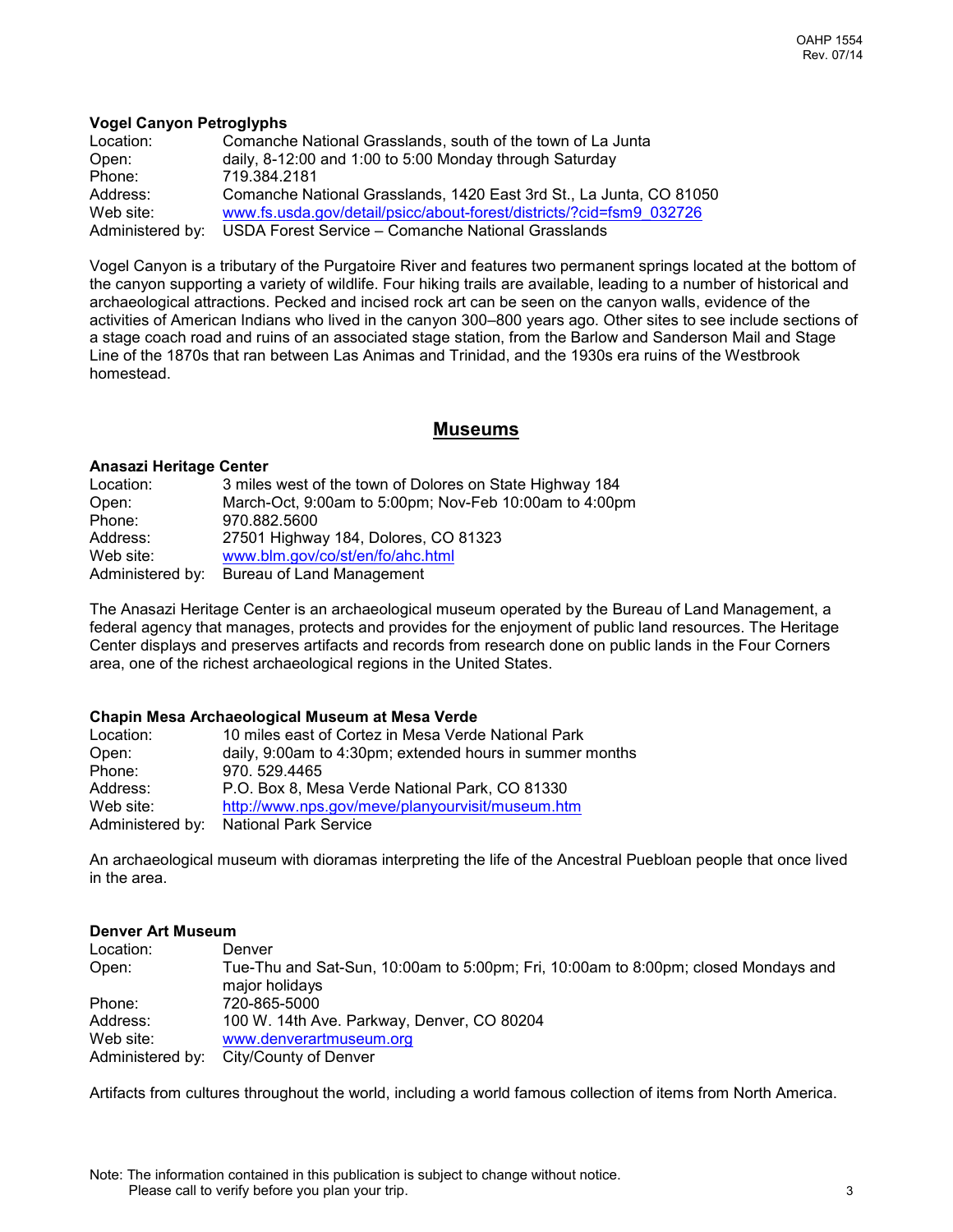#### **Denver Museum of Nature and Science**

| Location:        | Denver (City Park near Colorado Blvd. and 22nd Ave.) |
|------------------|------------------------------------------------------|
| Open:            | daily, 9:00am to 5:00pm; closed Christmas Day        |
| Phone:           | 303.370.6000                                         |
| Address:         | 2001 Colorado Blvd., Denver, CO 80205                |
| Web site:        | www.dmns.org/                                        |
| Administered by: | City/County of Denver                                |

One of the premier natural history museums in the country, this institution was founded at the turn of the century to house the collection of Colorado naturalist Edwin Carter. Visitors can see dinosaur and other fossils in the Prehistoric Journey exhibit, and a variety of archaeological displays on North American Indian and Egyptian cultures.

#### **El Pueblo History Museum**

| Location:        | Pueblo                                                     |
|------------------|------------------------------------------------------------|
| Open:            | Tues-Sat 10:00am to 4:00pm                                 |
| Phone:           | 719.583.0453                                               |
| Address:         | 301 N. Union Ave., Pueblo, CO 81003                        |
| Web site:        | www.historycolorado.org/museums/el-pueblo-history-museum-0 |
| Administered by: | History Colorado (State of Colorado)                       |

This is a full-sized reproduction of a trading post from the mid 1800s with exhibits concerning the history of Pueblo and Plains Indians. Historical archaeological excavations often take place in the summer.

#### **Fort Vasquez Museum**

| Location: | U.S. 85 one mile south of the town of Platteville, 35 miles north of Denver       |
|-----------|-----------------------------------------------------------------------------------|
| Open:     | Winter, Wed-Sun 10:00am to 4:00pm; Summer, Mon-Sat, 9:30am to 4:30pm, Sun, 1:00pm |
|           | to 4:30pm; closed January 13 to February 28                                       |
| Phone:    | 970.785.2832                                                                      |
| Address:  | 13412 Highway 85, Platteville, CO 80651                                           |
| Web site: | www.historycolorado.org/museums/fort-vasquez-museum                               |
|           | Administered by: History Colorado (State of Colorado)                             |

This is a reconstruction, based on historical records and archaeological excavations, of an adobe fur trading post built about 1835.

#### **History Colorado Center**

Location: Denver Open: Mon-Sat 10:00am to 5:00pm, Sun 12:00pm to 5:00pm, closed on major winter holidays Phone: 303.447-8679<br>Address: 1200 Broadwa 1200 Broadway, Denver, CO 80203 Web site: [www.historycoloradocenter.org](http://www.historycoloradocenter.org/) Administered by: History Colorado (State of Colorado)

The History Colorado Center features a few archaeological displays, notably ancient Puebloan materials in the Living West exhibit, as well as 1930s era dioramas on Gold Rush-era Denver and Balcony House at Mesa Verde National Park.

#### **Koshare Indian Museum**

| Location:        | La Junta                                                       |
|------------------|----------------------------------------------------------------|
| Open:            | Sun, Mon, Wed, Fri, Sat 12:00pm to 5:00pm, closed Tues & Thurs |
| Phone:           | 719.384.4411                                                   |
| Address:         | 115 W. 18th Street, La Junta, CO 81050-0580                    |
| Web site:        | www.kosharehistory.org                                         |
| Administered by: | Boy Scouts of America, Troop No. 232.                          |

Note: The information contained in this publication is subject to change without notice. Please call to verify before you plan your trip. 4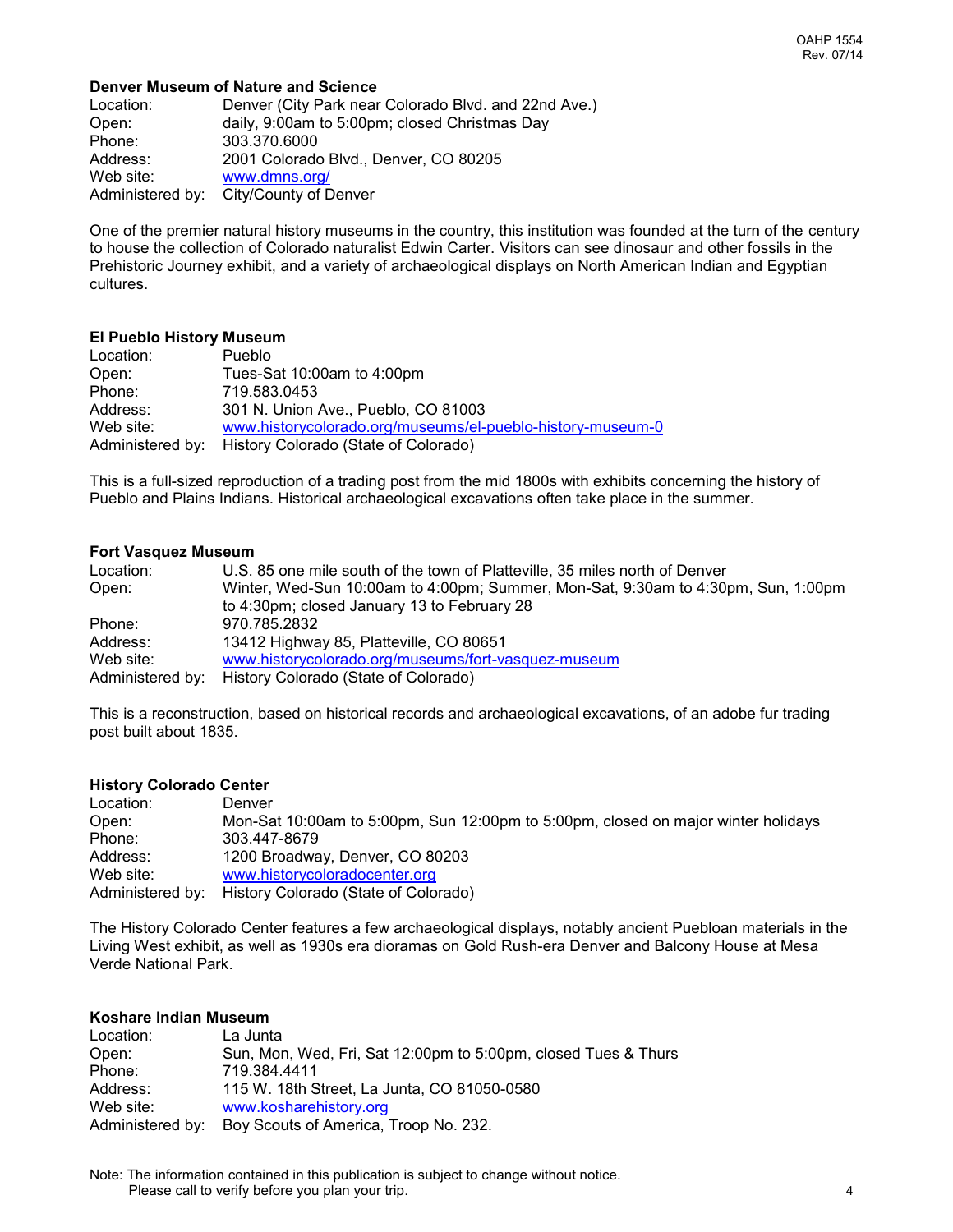Approximately 3000 objects relating to Native Americans of the Southwest and Plains regions of the United States are housed in the Koshare Indian Museum. A 30-minute tour includes an in-depth look at the Museum galleries and allows plenty of time for question-and-answers. Tours can be modified to include topics of special interest to you and your group and a scavenger hunt guide is available.

#### **Louden-Henritze Archaeological Museum**

| Location:        | Trinidad Junior College Library, Ground level of the Samuel Freudenthal Memorial Library |
|------------------|------------------------------------------------------------------------------------------|
| Open:            | Mon-Thurs 10:00am to 3:00pm                                                              |
| Phone:           | 719.846.5508                                                                             |
| Address:         | 600 Prospect, Trinidad State Junior College, Trinidad, CO 81082                          |
| Website:         | www.trinidadstate.edu/museum                                                             |
| Administered by: | Trinidad Junior College (State of Colorado).                                             |

Various displays concern the regional archaeology, fossils, and geology.

#### **Museum of Western Colorado**

| Location:        | <b>Grand Junction</b>                                                               |
|------------------|-------------------------------------------------------------------------------------|
| Open:            | May-September, Tues-Sat 9:00am to 5:00pm; October-April, Tues-Sat 10:00am to 3:00pm |
| Phone:           | 970.242.0971                                                                        |
| Address:         | 462 Ute Avenue, Grand Junction, CO 81501                                            |
| Web site:        | https://www.museumofwesternco.com                                                   |
| Administered by: | private administration.                                                             |

The Museum of Western Colorado is a regional museum with four city locations and three natural resource areas. The Museum preserves, investigates, and displays materials relating to the natural, social and cultural history of western Colorado all the way from the continental divide west to the Utah border. The Museum of Western Colorado's interests range from natural history and paleontology to cultural and social history, Native American pottery, and western firearms.

# **University of Colorado Museum**

| Boulder - University of Colorado Campus                               |
|-----------------------------------------------------------------------|
| Mon-Fri 9:00am to 5:00pm, Sat 9:00am to 4:00pm, Sun 10:00am to 4:00pm |
| 303.492.6892                                                          |
| 15th & Broadway, University of Colorado, Boulder, CO 80309            |
| cumuseum.colorado.edu                                                 |
| University of Colorado (State of Colorado)                            |
|                                                                       |

The paleontology collection features a wide variety of vertebrate, invertebrate, and plant fossils, including approximately 95,000 catalogued specimens representing approximately 600,000 objects from more than 5,600 localities in 44 states and 77 countries. Historical and archaeological specimens also are here in the collections.

# **University of Denver Museum of Anthropology**

| Location: | Denver                                                                           |
|-----------|----------------------------------------------------------------------------------|
| Open:     | Mon-Fri 9:00am to 4:00pm, except holidays and days when the university is closed |
| Phone:    | 303.871.2688                                                                     |
| Address:  | Sturm Hall 102, 2000 East Asbury, Denver, CO 80208                               |
| Web site: | www.du.edu/ahss/schools/anthropology/museum/                                     |
|           | Administered by: University of Denver (private)                                  |

The Museum of Anthropology teaches about research, care, administration and public interpretation of archaeological and ethnographic collections through student involvement in day-to-day operations. Its collections contain 165,000 objects.